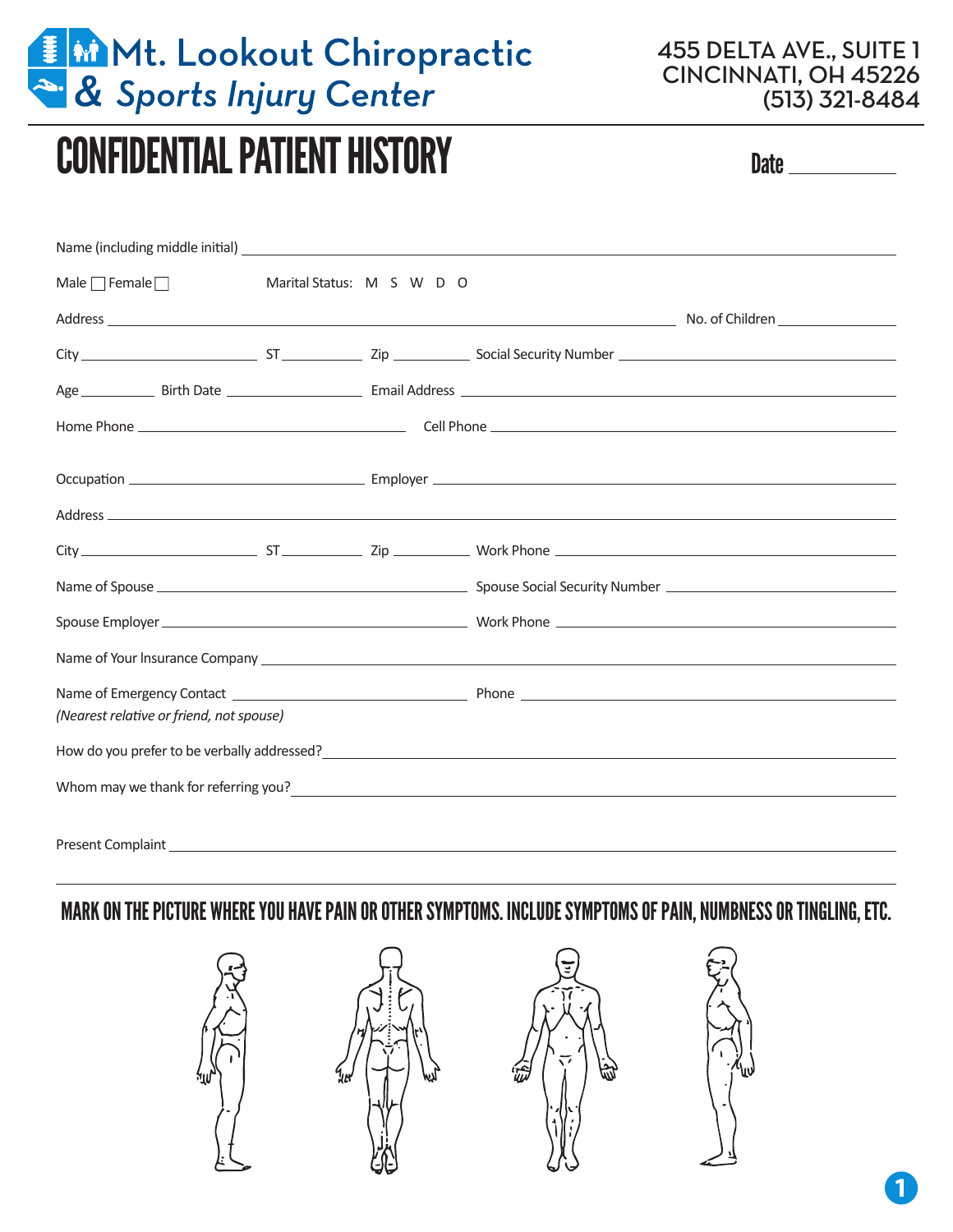## **Patient Name Date: Date: Date: Date: Date: Date: Date: Date: Date: Date: Date: Date: Date: Date: Date: Date: Date: Date: Date: Date: Date: Date: Date: Date: Date: Date:** When did your problem begin? Specific date if possible How did your problem begin? In the past have you had anything similar to this?  $\Box$  YES  $\Box$  NO Please explain  $\Box$ Please describe the character of your current pain. You may check one or more answers. □ Sharp □ Stabbing □ Burning □ Shooting □ Aches □ Soreness Weakness Throbbing Numbness Dull Constricting Stiff Other On a Scale from 0-10, with 10 being the worst pain you have experienced and 0 being no pain. What is your current scale of pain? 0 1 2 3 4 5 6 7 8 9 10 How often are the complaints present? □ Constant/IOO% of time □ Frequent/75% □ Intermittent/50% □ Occasional/25% Comments: Is the pain:  $\Box$  Increasing  $\Box$  Decreasing  $\Box$  Not Changing  $\Box$  Varies Pain is aggravated by:  $\Box$  Walking  $\Box$  Sitting  $\Box$  Standing  $\Box$  Riding in a car  $\Box$  Lifting  $\Box$  Bending  $\Box$  Stretching  $\Box$  Twisting  $\Box$  Running  $\Box$  Transitioning from seated to standing Other Pain is reduced by:  $\Box$  Medicine  $\Box$  Exercise  $\Box$  Rest  $\Box$  Physical Therapy  $\Box$  Supplements Other What would you like to do, but can't, because of your pain? Are your complaints, in any way, affecting your ability to work or be active?  $\Box$  No effect  $\Box$  Some physical restrictions  $\Box$  Unable to perform regular duties Is there any dizziness associated with symptoms?  $\Box$  YES  $\Box$  NO Any fever or chills?  $\Box$  YES  $\Box$  NO Any change in bowel or bladder (bathroom) function?  $\Box$  YES  $\Box$  NO Are your complaints affecting your ability to sleep?  $\Box$  YES  $\Box$  NO Explain: On average, how many hours of sleep do you get per night? Do you sleep through the night uninterrupted?  $\Box$ YES  $\Box$ NO How do you rate your overall health?  $\Box$  Excellent  $\Box$  Good  $\Box$  Fair  $\Box$  Poor For your present complaint have you seen any other doctors or had any physical therapy?  $\Box$ YES  $\Box$ NO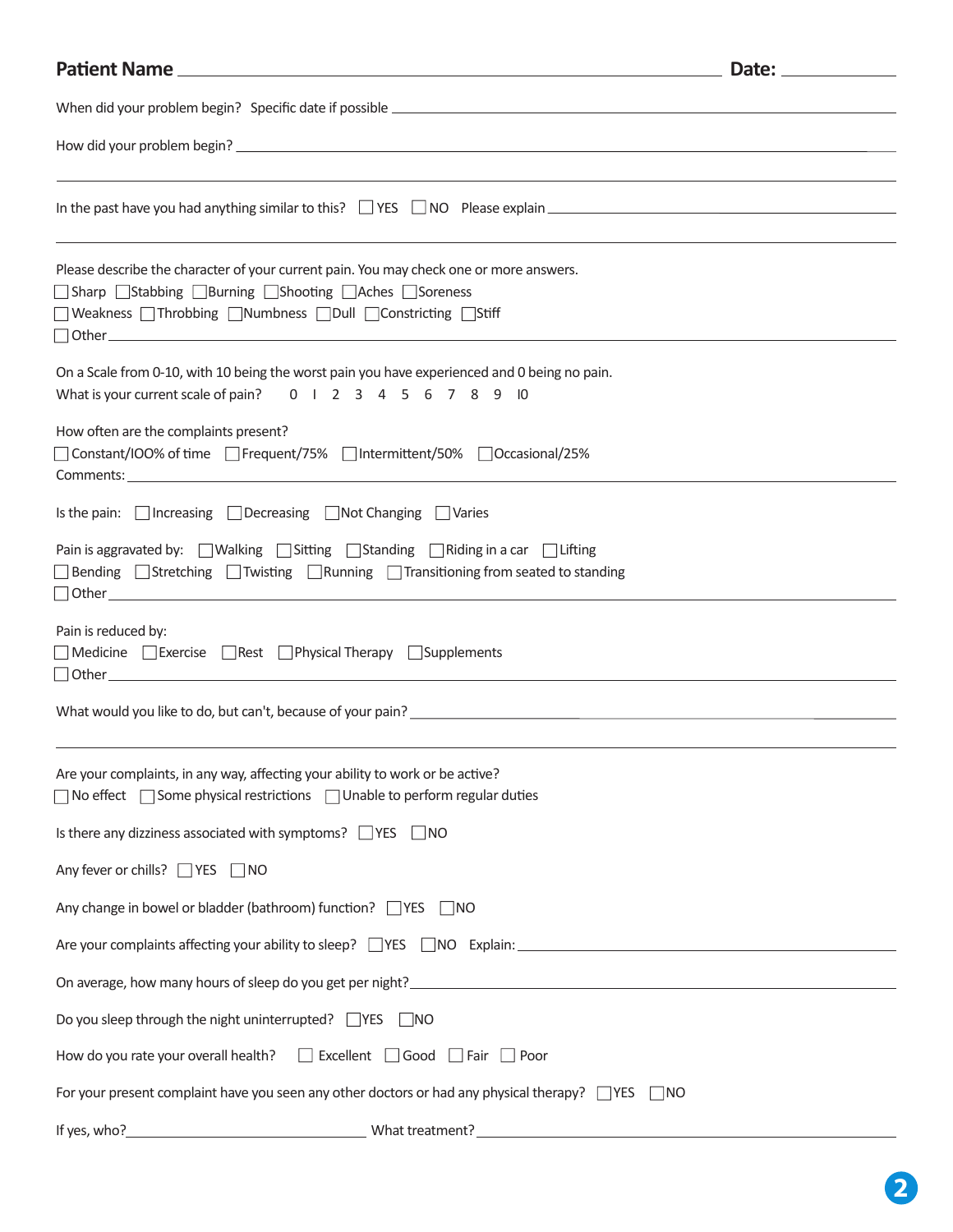| <b>Patient Name</b>                                                                                                                                                                                                                                                                                                                                                                                                                                                                                                                                                                                                                                                                                            | <u> 1980 - Andrea Andrew Maria (h. 1980).</u> |                                                                                                                      | Date: the contract of the contract of the contract of the contract of the contract of the contract of the contract of the contract of the contract of the contract of the contract of the contract of the contract of the cont |  |
|----------------------------------------------------------------------------------------------------------------------------------------------------------------------------------------------------------------------------------------------------------------------------------------------------------------------------------------------------------------------------------------------------------------------------------------------------------------------------------------------------------------------------------------------------------------------------------------------------------------------------------------------------------------------------------------------------------------|-----------------------------------------------|----------------------------------------------------------------------------------------------------------------------|--------------------------------------------------------------------------------------------------------------------------------------------------------------------------------------------------------------------------------|--|
| FAMILY DOCTOR/PRIMARY CARE PHYSICIAN <b>Example 2018</b> 2022 2023 2023 2023 2024 2022 2023 2024 2022 2023 2024 2022 2023                                                                                                                                                                                                                                                                                                                                                                                                                                                                                                                                                                                      |                                               |                                                                                                                      |                                                                                                                                                                                                                                |  |
| We normally keep your family doctor and/or referring physician informed regarding your care at this office.                                                                                                                                                                                                                                                                                                                                                                                                                                                                                                                                                                                                    |                                               |                                                                                                                      |                                                                                                                                                                                                                                |  |
|                                                                                                                                                                                                                                                                                                                                                                                                                                                                                                                                                                                                                                                                                                                |                                               |                                                                                                                      |                                                                                                                                                                                                                                |  |
| <b>MEDICAL HISTORY</b>                                                                                                                                                                                                                                                                                                                                                                                                                                                                                                                                                                                                                                                                                         |                                               |                                                                                                                      |                                                                                                                                                                                                                                |  |
| Anemia                                                                                                                                                                                                                                                                                                                                                                                                                                                                                                                                                                                                                                                                                                         | Depression                                    | <b>Respiratory Problems</b>                                                                                          |                                                                                                                                                                                                                                |  |
| Arthritis                                                                                                                                                                                                                                                                                                                                                                                                                                                                                                                                                                                                                                                                                                      | Dizziness/Fainting                            | Asthma<br>$\Box$ controlled                                                                                          | uncontrolled                                                                                                                                                                                                                   |  |
| Cancer                                                                                                                                                                                                                                                                                                                                                                                                                                                                                                                                                                                                                                                                                                         | Fractures                                     | <b>COPD</b><br>$\Box$ controlled                                                                                     | uncontrolled                                                                                                                                                                                                                   |  |
| Cardiovascular Problems                                                                                                                                                                                                                                                                                                                                                                                                                                                                                                                                                                                                                                                                                        | Headaches                                     | Seizures                                                                                                             |                                                                                                                                                                                                                                |  |
| Holter Monitor-currently wearing?                                                                                                                                                                                                                                                                                                                                                                                                                                                                                                                                                                                                                                                                              | Hepatitis/HIV                                 | <b>Thyroid Problems</b>                                                                                              |                                                                                                                                                                                                                                |  |
| Pacemaker                                                                                                                                                                                                                                                                                                                                                                                                                                                                                                                                                                                                                                                                                                      | Kidney Problems                               | <b>Diabetes</b><br>$\Box$ controlled                                                                                 | uncontrolled                                                                                                                                                                                                                   |  |
| <b>Currently Pregnant</b>                                                                                                                                                                                                                                                                                                                                                                                                                                                                                                                                                                                                                                                                                      |                                               | Other                                                                                                                |                                                                                                                                                                                                                                |  |
| Low Blood Pressure<br>$\Box$ controlled                                                                                                                                                                                                                                                                                                                                                                                                                                                                                                                                                                                                                                                                        | uncontrolled                                  |                                                                                                                      |                                                                                                                                                                                                                                |  |
| High Blood Pressure<br>$\Box$ controlled                                                                                                                                                                                                                                                                                                                                                                                                                                                                                                                                                                                                                                                                       | uncontrolled                                  |                                                                                                                      |                                                                                                                                                                                                                                |  |
| If you checked any above, please explain: example are all the set of the set of the set of the set of the set of the set of the set of the set of the set of the set of the set of the set of the set of the set of the set of<br>Have you missed any days of work or school due to the current condition? $\Box$ YES $\Box$ NO Dates missed:<br>Have you ever broken any bones? TYES NO Explain: Manual Content Content of the Second Line of the Second Line S<br>Have you been in the hospital or had surgery for $\frac{any}{x}$ reason? $\Box$ YES $\Box$ NO<br>Please explain:<br><u> 1989 - Johann Stoff, deutscher Stoffen und der Stoffen und der Stoffen und der Stoffen und der Stoffen und der</u> |                                               |                                                                                                                      |                                                                                                                                                                                                                                |  |
|                                                                                                                                                                                                                                                                                                                                                                                                                                                                                                                                                                                                                                                                                                                |                                               |                                                                                                                      |                                                                                                                                                                                                                                |  |
| Consume alcohol? T YES T NO How Much: The Consumer Consumer alcohol? T YES T NO How Much:                                                                                                                                                                                                                                                                                                                                                                                                                                                                                                                                                                                                                      |                                               |                                                                                                                      |                                                                                                                                                                                                                                |  |
|                                                                                                                                                                                                                                                                                                                                                                                                                                                                                                                                                                                                                                                                                                                |                                               |                                                                                                                      |                                                                                                                                                                                                                                |  |
| What is your exercise routine?                                                                                                                                                                                                                                                                                                                                                                                                                                                                                                                                                                                                                                                                                 |                                               | <u> 1989 - Johann Stein, mars an deutscher Stein und der Stein und der Stein und der Stein und der Stein und der</u> |                                                                                                                                                                                                                                |  |
|                                                                                                                                                                                                                                                                                                                                                                                                                                                                                                                                                                                                                                                                                                                |                                               |                                                                                                                      |                                                                                                                                                                                                                                |  |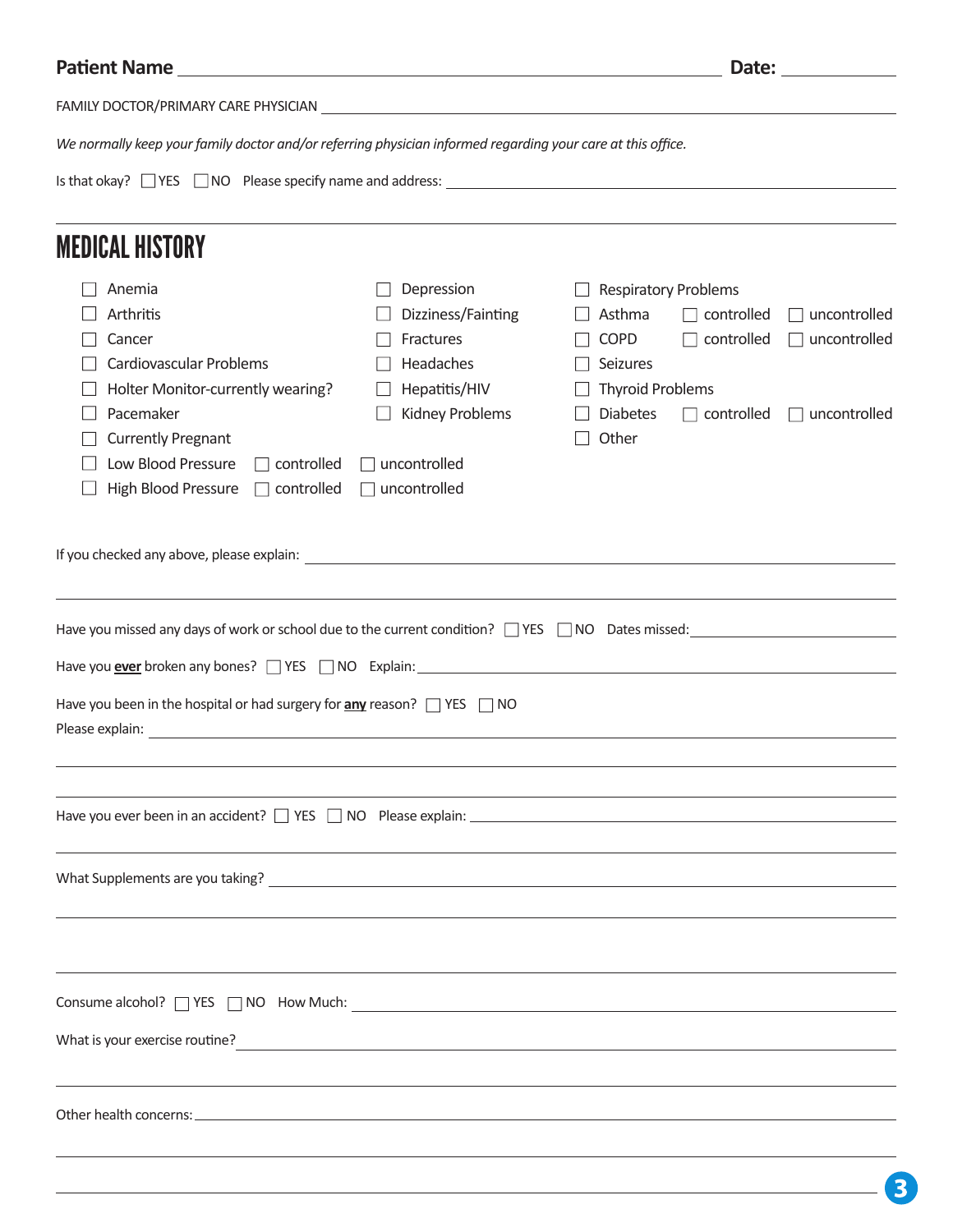| <b>Patient Name</b>    | Date: |
|------------------------|-------|
| <b>EHR INFORMATION</b> |       |

Smoking Status:  $\Box$  Every Day Smoker  $\Box$  Occasional Smoker  $\Box$  Former Smoker  $\Box$  Never Smoked

Are you currently taking any medications? Please include all prescription and non-prescription. (e.g. Ibuprofen, Tylenol, Aleve)

| <b>Medication Name</b> | Dosage and Frequency (i.e. 5mg per day, etc.) |
|------------------------|-----------------------------------------------|
|                        |                                               |
|                        |                                               |
|                        |                                               |
|                        |                                               |
|                        |                                               |
|                        |                                               |
|                        |                                               |
|                        |                                               |
|                        |                                               |
|                        |                                               |
|                        |                                               |
|                        |                                               |
|                        |                                               |
|                        |                                               |
|                        |                                               |

#### Family Medical History (Record one diagnosis in your family history and the affected relative)

| Diagnosis (Write in below) | Father | Mother. | Sibling | Offspring |
|----------------------------|--------|---------|---------|-----------|
|                            |        |         |         |           |

Preferred Language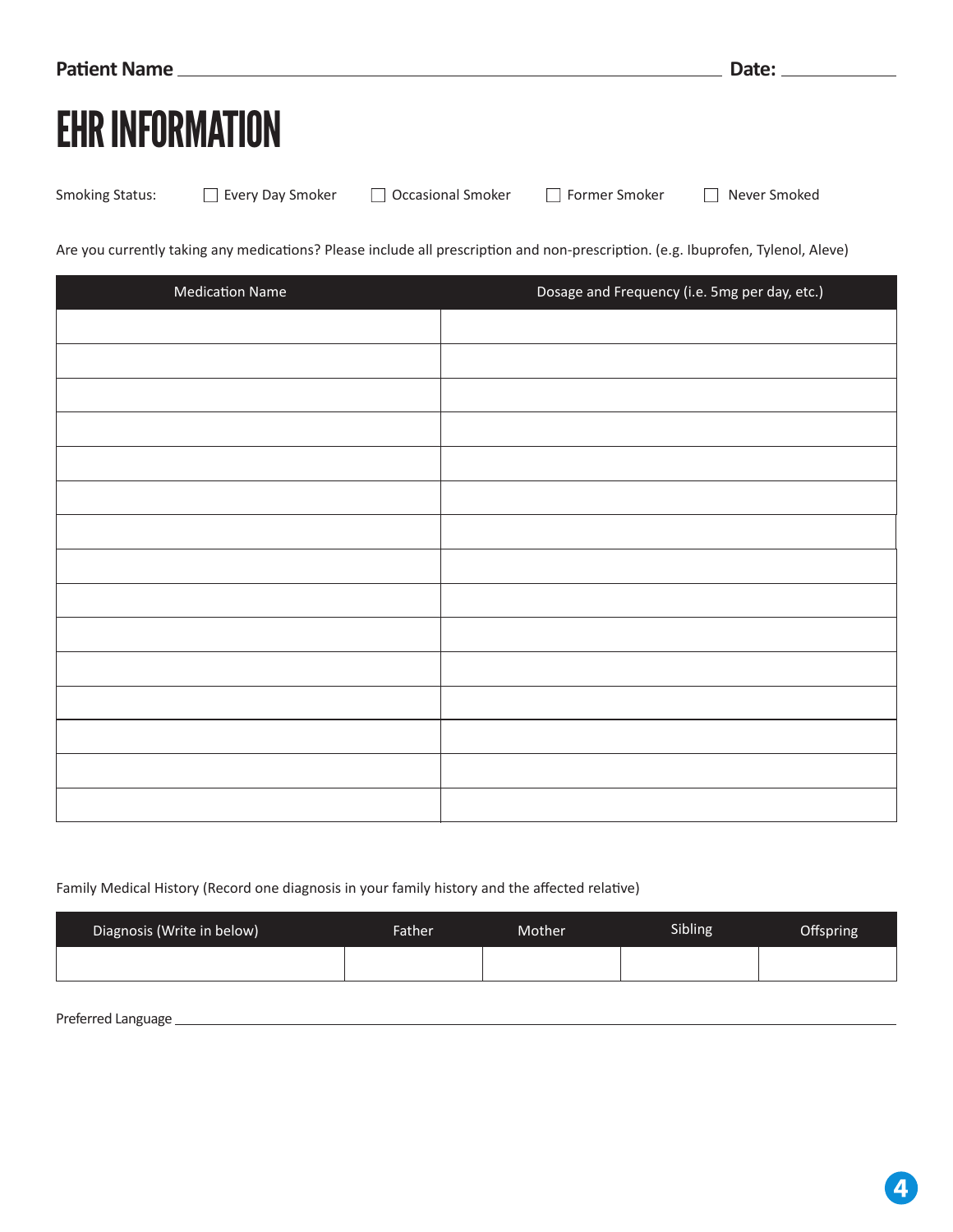## NATURE OF THE ACCIDENT

|                                      |                                                                                                                      | Were you working, on work time, or was driving associated with business at the time ofthe accident? $\Box$ Yes $\Box$ No                                                             |
|--------------------------------------|----------------------------------------------------------------------------------------------------------------------|--------------------------------------------------------------------------------------------------------------------------------------------------------------------------------------|
|                                      | Number of people in your vehicle? ________ Were you wearing seat belts? $\Box$ Yes $\Box$ No                         |                                                                                                                                                                                      |
|                                      | Were you wearing a hat or glasses? $\Box$ Yes $\Box$ No If yes, still on after crash? $\Box$ Yes $\Box$ No           |                                                                                                                                                                                      |
|                                      |                                                                                                                      |                                                                                                                                                                                      |
|                                      |                                                                                                                      |                                                                                                                                                                                      |
|                                      |                                                                                                                      | Were you struck from: $\Box$ Behind $\Box$ Front $\Box$ L. Side $\Box$ R. Side What state did the accident happen in?                                                                |
|                                      | Approx. speed of your car ________ MPH other car _______ MPH                                                         |                                                                                                                                                                                      |
|                                      | Were you knocked unconscious? $\Box$ Yes $\Box$ No If yes, for how long?                                             | Were Police notified? I I Yes I I No                                                                                                                                                 |
|                                      |                                                                                                                      |                                                                                                                                                                                      |
| Please describe how you felt:        |                                                                                                                      |                                                                                                                                                                                      |
|                                      |                                                                                                                      |                                                                                                                                                                                      |
|                                      |                                                                                                                      |                                                                                                                                                                                      |
|                                      |                                                                                                                      | Were you aware of approaching collision prior to impact, or did it take you by surprise?<br>Were you aware of approaching collision prior to impact, or did it take you by surprise? |
|                                      |                                                                                                                      |                                                                                                                                                                                      |
|                                      | Was the seat back adjustment altered by the accident? $\Box$ Yes $\Box$ No Was the seat broken? $\Box$ Yes $\Box$ No |                                                                                                                                                                                      |
|                                      | Did an air bag deploy? $\Box$ Yes $\Box$ No If yes, were you struck? $\Box$ Yes $\Box$ No                            |                                                                                                                                                                                      |
|                                      |                                                                                                                      |                                                                                                                                                                                      |
|                                      |                                                                                                                      | What is the make, model and year of the other vehicles involved?                                                                                                                     |
|                                      |                                                                                                                      |                                                                                                                                                                                      |
|                                      |                                                                                                                      | At the time of impact, which direction were you looking?<br>At the time of impact, which direction were you looking?                                                                 |
| How do you rate your overall health? | □ Excellent □ Good □ Fair □ Poor                                                                                     |                                                                                                                                                                                      |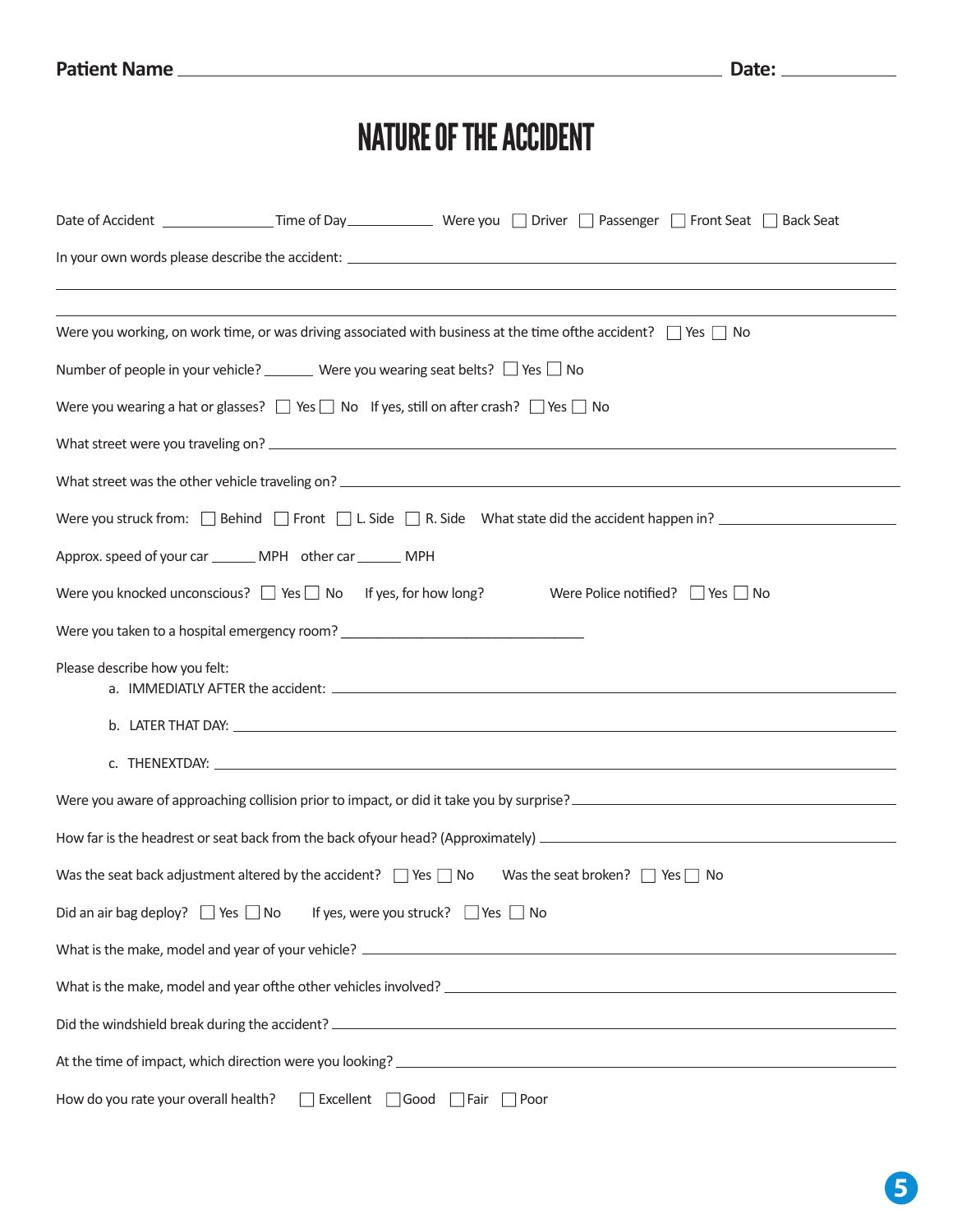|                                                                                                          | Date: _____________ |
|----------------------------------------------------------------------------------------------------------|---------------------|
|                                                                                                          |                     |
| What were the road conditions at the time of the accident? $\Box$ Wet $\Box$ Dry $\Box$ Icy $\Box$ Other |                     |
| Have you missed any days of work or school due to the injury? Nes No If yes, please list days:           |                     |
|                                                                                                          |                     |
|                                                                                                          |                     |
| <b>INSURANCE INFORMATION</b>                                                                             |                     |
|                                                                                                          |                     |
|                                                                                                          |                     |
|                                                                                                          |                     |
|                                                                                                          |                     |
| Were you at fault? $\Box$ Yes $\Box$ No If someone else was at fault, their name $\Box$                  |                     |
|                                                                                                          |                     |
| <b>AMMAN LIMIT ILIMAN LA LEIALI</b>                                                                      |                     |

## ATTORNEY INFORMATION

| Have you contracted with an attorney? $\Box$ Yes $\Box$ No |  |  |
|------------------------------------------------------------|--|--|
|                                                            |  |  |
|                                                            |  |  |
|                                                            |  |  |
| Phone# __________________________                          |  |  |
| Were there any witnesses? $\Box$ Yes $\Box$ No             |  |  |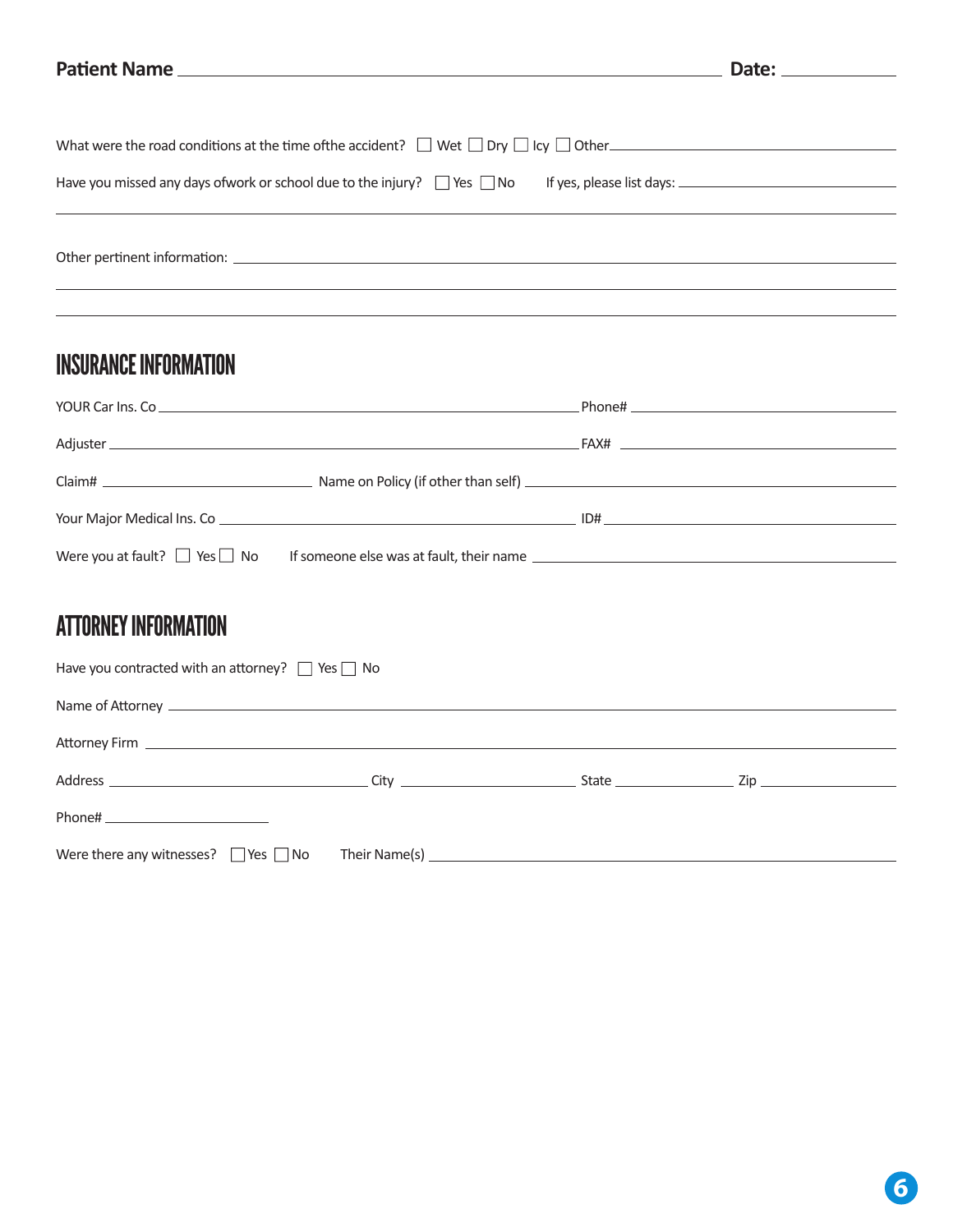## INFORMED CONSENT FOR CHIROPRACTIC CARE

#### CHIROPRACTIC EXAMINATION AND TREATMENT On occasion.

some patients experience increased discomfort following chiropractic care and examination. Chiropractic physical examination and treatment may involve bending and physically challenging joints and soft tissues (e.g. muscles and ligaments) of the spine and extremities, and it can possibly lead to temporary feelings of soreness or pain. During treatment, the Doctor of Chiropractic may use their hands or mechanical devices to move, adjust, or manipulate joints and mobilize soft tissues. With certain soft tissue therapies, light to moderate bruising may also occur. This is nearly always a temporary issue that occurs while the area under care is undergoing therapeutic change. Patients reserve the right to consent to, or refuse, certain aspects of care once therapeu�c options have been presented.

#### RISKS OF CHIROPRACTIC CARE AND TREATMENT I understand

and have been informed that there are risks of side effects and complications anytime a healthcare provider is asked to intervene in an encounter with a patient. I have been informed of the following: that although the risk of serious complications from chiroprac�c treatment are rare and unlikely, events ranging from soreness, sprains and strains, to fracture or dislocation, to injuries of the spinal discs, nerves and cord have occurred. Cerebrovascular accidents, such as a stroke, have also been reported and that these have been estimated to occur in 1 in 2 million to 1 in 3.8 -5.8 million cervical manipulations, about the same probability of stroke occurring from turning your head or having your hair washed in a salon ("beauty parlor stroke"). It cannot be said with any certainty that the specific treatment caused the stroke or aggravated an underlying, pre-existing condition, or the treatment given was totally unrelated to the resulting stroke. You are being informed of this reported association because a stroke may cause serious neurological impairment or even death. The possibility of such injuries occurring in association with cervical adjustment or manipulation is extremely remote.

I understand and I do not expect the Doctor of Chiroprac�c to be able to anticipate all the potential risks or complications. There may be problems or complications that might arise from treatment and recommendations other than those noted. These other events or complications occur so rarely that it is not possible to anticipate and/or explain them all in advance of treatment.

I wish to rely on the Doctor of Chiropractic to exercise their best professional judgment during the course of the chiropractic examination and treatment, which the doctor feels is in my best interest, based upon the facts as then known at the time.

I will immediately no�fy a member of the office staff of any unan ticipated side effects or adverse reactions associated with treatment. I also understand that if I become concerned about any post-treatment discomfort or, if I should develop any new or unrelated symptoms, I should call the practice for immediate attention. I also understand that if, for some reason, I am unable to reach or contact the practice, that I should telephone my personal primary care doctor or present myself to the nearest hospital emergency room.

#### ALTERNATIVE TREATMENTS AVAILABLE I understand that there

are reasonable alternatives to treatment including, but not limited to: rest, home application of therapy, prescription or over-the-counter medication, exercise, non-treatment, treatment and evaluation by another provider, and surgery. Each is associated with their own benefits and risks. I have the right to request a referral to another provider for further evaluation, assessment, and management of my presenting condition(s) at any time.

**CONSENT** By affixing my signature below, I acknowledge that I have read and understood the above consent and have had the opportunity to ask questions about its content and meaning, if so desired, which have been answered to my satisfaction, **PRIOR TO MY SIGNING OF THIS CONSENT FORM.** 

**I, the undersigned, hereby request, consent to, and authorize Mt. Lookout Chiroprac�c & Sports Injury Center to conduct**  physical examinations, perform testing procedures as are **required, and administer treatment as deemed necessary or**  advisable for my presenting complaint(s) that are within the scope of the practice of chiropractic care. I attest that the information provided in regards to my, or my dependents, current **and past health history has been completed to the fullest extent and to the best of my knowledge and ability, and does not**  contain false or misleading information, nor omission. I also **cer�fy that no guarantee or assurance has been made to me as to the results that may be obtained from any treatment rendered.** 

**I** intend this consent form to cover the entire course of treatment for my present condition and for any future conditions for which I seek examination and treatment for myself or my **dependent.** 

**Signature (Patient, Parent, or Legal Guardian)** 

**Print Name (Patient, Parent, or Legal Guardian)**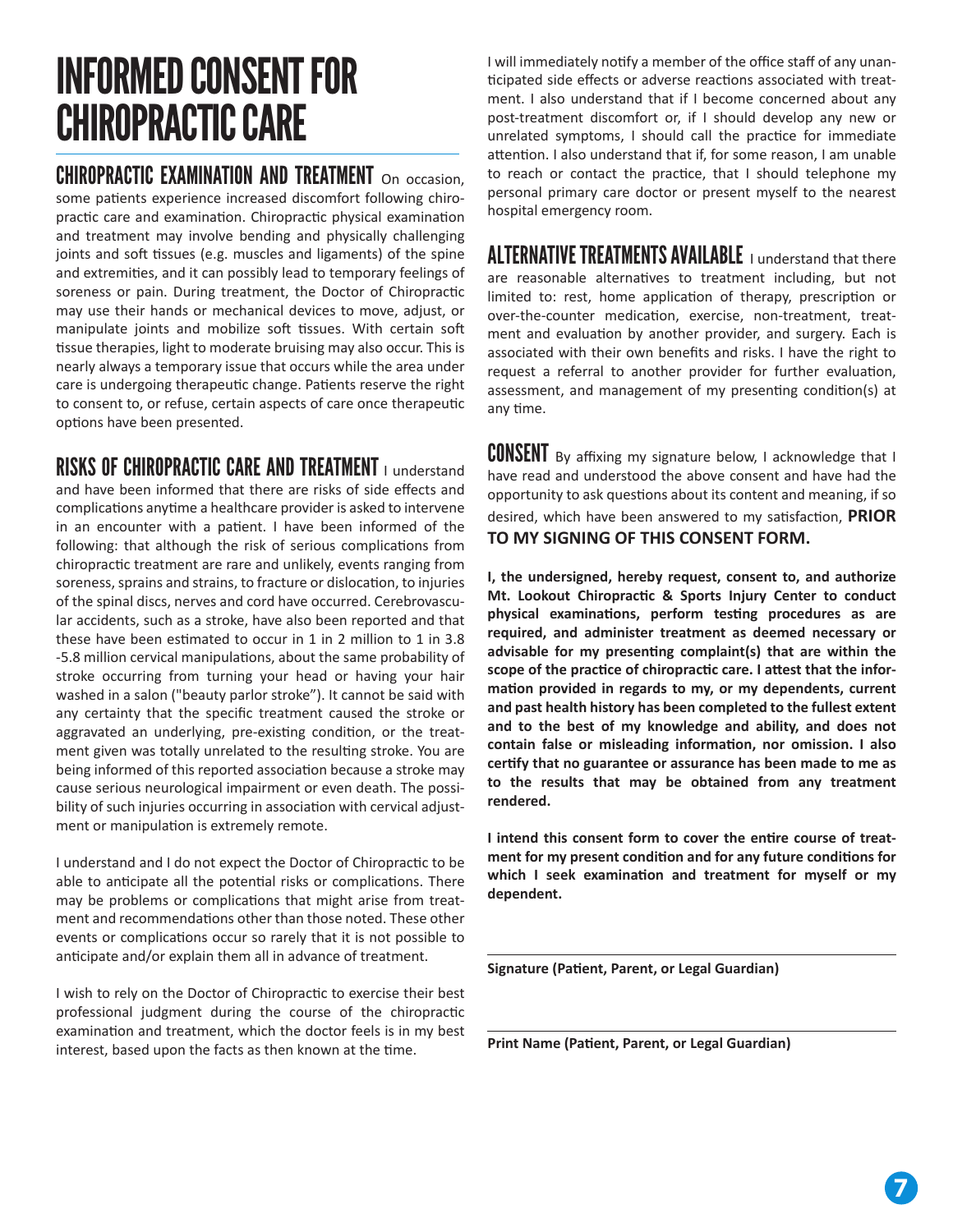#### PRIVACY PROTECTION AND AUTHORIZATION FOR RELEASE OF PROTECTED HEALTH INFORMATION

I understand that I have certain rights to privacy regarding my protected health information. I understand that this information can and will be used to: plan, coordinate, and direct my treatment and follow-up among the healthcare providers who may be directly and indirectly involved in providing my treatment, obtain payment from third party payers, and conduct normal healthcare operations such as quality assessments and accredita�on. This includes release of information and notification of care to my primary health care and/or referring provider.

I hereby authorize Mt. Lookout Chiropractic & Sports Injury Center to release a complete report of services rendered including diagnosis, findings and details of treatment, and progress for the purpose of receiving payment for the services rendered to its authorized billing agents, my insurance carriers, employer's workers compensation insurance company, or other category of third party payers, the Social Security Administration under Title XVIII (18) of the Social Security Act, any Professional Review Organization, attorney, or other intermediaries responsible for payment of my charges and hereby release Mt. Lookout Chiroprac�c & Sports Injury Center from any consequences thereof. I understand that I may revoke this consent at any time by giving written notice.

Please list below the names of and your relationship to individuals whom you authorize Mt. Lookout Chiropractic & Sports Injury Center to release your protected health information

#### **Name and Relationship**

#### ACKNOWLEDGEMENT OF RECEIPT OF THE NOTICE OF PRIVACY PRACTICES

I acknowledge that I have been provided a copy of the Notice of Privacy Prac�ces and that I have read or declined the opportunity to read and understand the Notice of Privacy Practices. I understand that these privacy practices will be followed by Mt. Lookout Chiroprac�c & Sports Injury Center to ensure the privacy of my protected health information. I understand that this acknowledgement will be placed in my electronic file and maintained for six years. A copy of this notice is available at any time upon request.

#### AUTHORIZATION TO ACQUIRE HEALTHCARE INFORMATION

I hereby authorize Mt. Lookout Chiroprac�c & Sports Injury Center to obtain details regarding my current and/or prior health care status from my primary care provider, referring provider, and/or other providers to facilitate appropriate care. All health records, diagnostic imaging results, diagnostic testing results, surgical information, and any data that are held regarding my medical and health management are applicable for release. This release does NOT allow information pertaining to drug and/or alcohol abuse, or mental health information to be included. I understand that I may revoke this consent at any time, except to the extent that action has already been taken, with written notice.

#### ASSIGNMENT OF INSURANCE BENEFITS AND FINANCIAL POLICY

In consideration of all services provided, I hereby assign and transfer to Mt. Lookout Chiroprac�c & Sports Injury Center all of my rights, title, and interest to healthcare reimbursement in accordance with the terms and benefits under my insurance policy or other health benefits otherwise payable to me for those services rendered, including Medicare Part B. I certify that the health insurance information that I have provided is accurate and that I am responsible for keeping it updated.

I understand that I will be fully responsible for payment of any and all charges not paid by health insurance. I understand that the balance of my account is due in full within 30 days of notice, unless a payment plan arrangement has been made in advance. In the event that a bill is disputed, notification must be made within 30 days. If I do not notify Mt. Lookout Chiropractic & Sports Injury Center within that time, the bill will be presumed valid and due. All balances remaining unpaid after 30 days may be reported to a collection agency, and I will be responsible for all collection expenses including reasonable attorney's fees and court costs.

I hereby authorize Mt. Lookout Chiropractic & Sports Injury Center to submit claims, on my or my dependent's behalf, to the benefit plan (or its administrator) listed on the current insurance card I have provided, in good faith. I also hereby instruct my benefit plan (or its administrator) to pay Mt. Lookout Chiropractic & Sports Injury Center directly for services rendered to me or my dependent.

I am fully aware that having health insurance does not absolve me of my responsibility to ensure that my bills for professional services from Mt. Lookout Chiropractic & Sports Injury Center are paid in full. I also understand that I am responsible for all amounts not paid by my health insurance, including co-payments, co-insurances, and deductibles.

Mt. Lookout Chiroprac�c & Sports Injury Center accepts cash, personal check, Visa, Discover, and MasterCard. I understand that I will have to pay a \$30.00 fee for each check that is returned to Mt. Lookout Chiropractic & Sports Injury Center for non-sufficient funds.

Prior balances considered delinquent must be paid prior to being seen for any further scheduled visits. Charges added to your account will be due in full when stated on the invoice.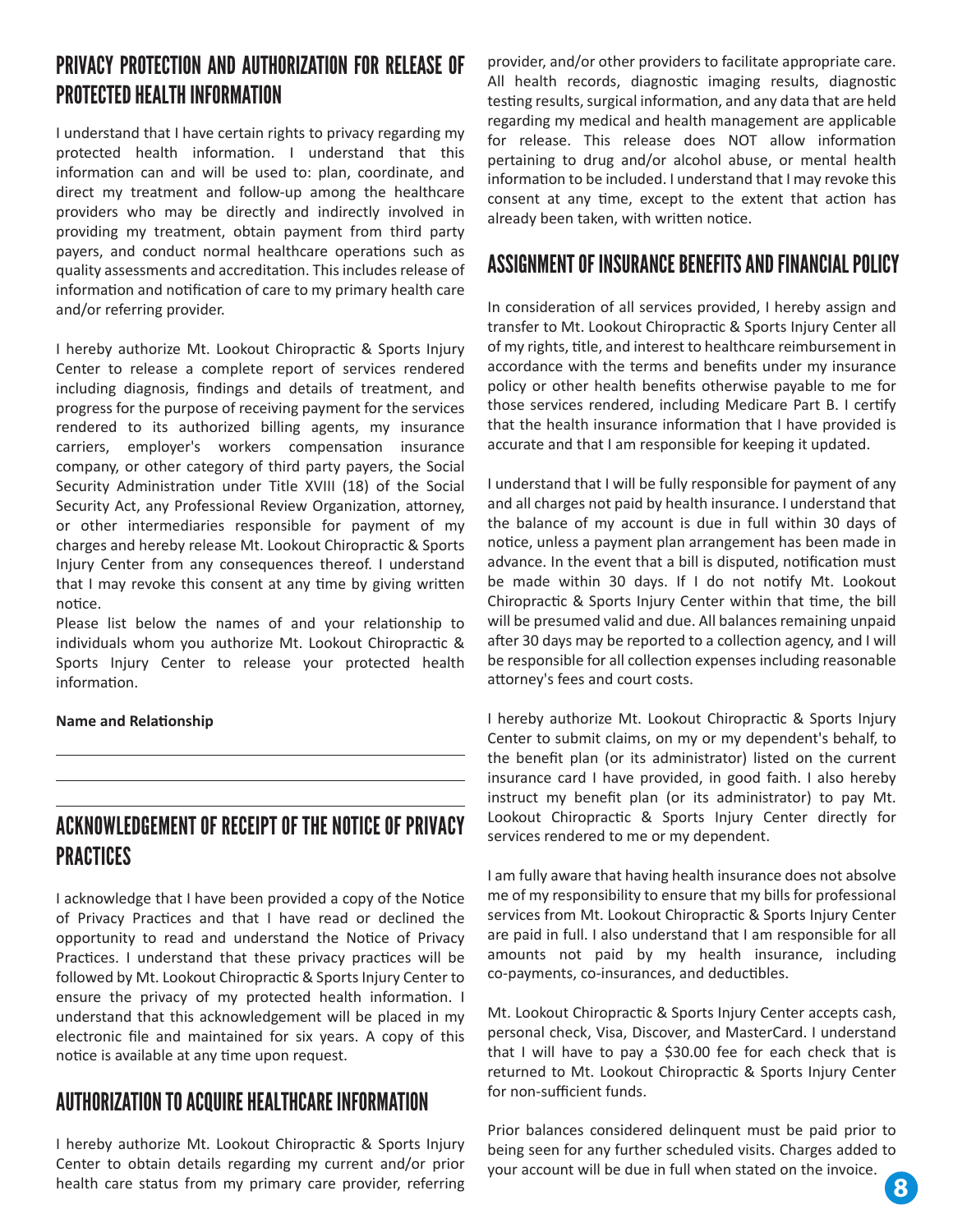### ERISA AUTHORIZATION (EMPLOYEE RETIREMENT INCOME SECURITY ACT)

I hereby designate, authorize, and convey to Mt. Lookout Chiroprac�c & Sports Injury Center to the full extent permissible under law and under any applicable insurance policy and/or employee health care benefit plan, as my Authorized Representative: (1) the right and ability to act on my behalf in connection with any claim, right, or cause in action that I may have under such insurance policy and/or benefit plan; and (2) the right and ability to act on my behalf to pursue such claim, right, or cause of action in connection with said insurance policy and/or benefit plan (including but not limited to, the right to act on my behalf in respect to a benefit plan governed by the provisions of ERISA as provided in 29 C.F.R. (2560.5031(b)(4)) with respect to any healthcare expense incurred as a result of the services I received from Mt. Lookout Chiroprac�c & Sports Injury Center and, to the extent permissible under the law, to claim on my behalf, such benefits, claims, or reimbursement, and any other applicable remedy, including fines.

#### NOTICE OF OFFICE PROCEDURES AND COMMUNICATIONS

Many areas of our office are an open concept. While we do our best to discuss information regarding your treatment and/or accounts privately, at times other patients may be able to overhear. We ask that if you would like to discuss something more privately that you let us know.

Communications from our office including but not limited to, patient bills, letters, thank you cards, and claims sent to insurance companies are all sent out in envelopes with our office name on them.

It is the policy of Mt. Lookout Chiropractic & Sports Injury Center to not leave messages via voicemail, e-mail, or with another party regarding your care, testing results, specific follow up instructions, or other situations involving your personal health or care provided in this office or elsewhere. When needed, communications will be limited in scope and nature with as little identifying or specific information as possible, often requesting a return phone call to discuss pertinent information. However, with your consent, detailed information can be left via the following methods:

 $\Box$  I hereby authorize that Mt. Lookout Chiropractic & Sports Injury Center can leave detailed messages regarding my healthcare. **Please check all that apply.**

#### **Cell Home Work Email**

 $\Box$  I hereby authorize that Mt. Lookout Chiropractic & Sports Injury Center can leave detailed messages regarding my healthcare via another person reached at the following phone numbers that I have provided:

**I, the undersigned, hereby cer�fy that I have read, fully understand, and agree to be bound by these policies,**  assignment, and authorization pertaining to myself or my **dependent. I have asked or have declined the opportunity**  to ask any pertinent questions regarding this information **before applying my signature. A photocopy of this**  document shall be considered as effective as the original. **I** intend this certification to cover the entire course of **treatment for my present condi�on and for any future**  conditions for which I seek examination and treatment for **myself or my dependent.** 

**Signature (Patient or Responsible Party)** 

**Print Name (Patient or Responsible Party)** 

#### **Date**

#### CONSENT TO TREAT A MINOR WITHOUT PARENT OR GUARDIAN PRESENT

I do hereby authorize and give my consent to Mt. Lookout Chiropractic & Sports Injury Center to provide evaluation and treatment as needed and necessary to my minor child in my absence following initial consultation.

#### **Yes No**

My child will be accompanied by (check all that apply}:

- **Himself or Herself**
- **Other:**

 **Other:**

**Signature (Parent or Responsible Party)** 

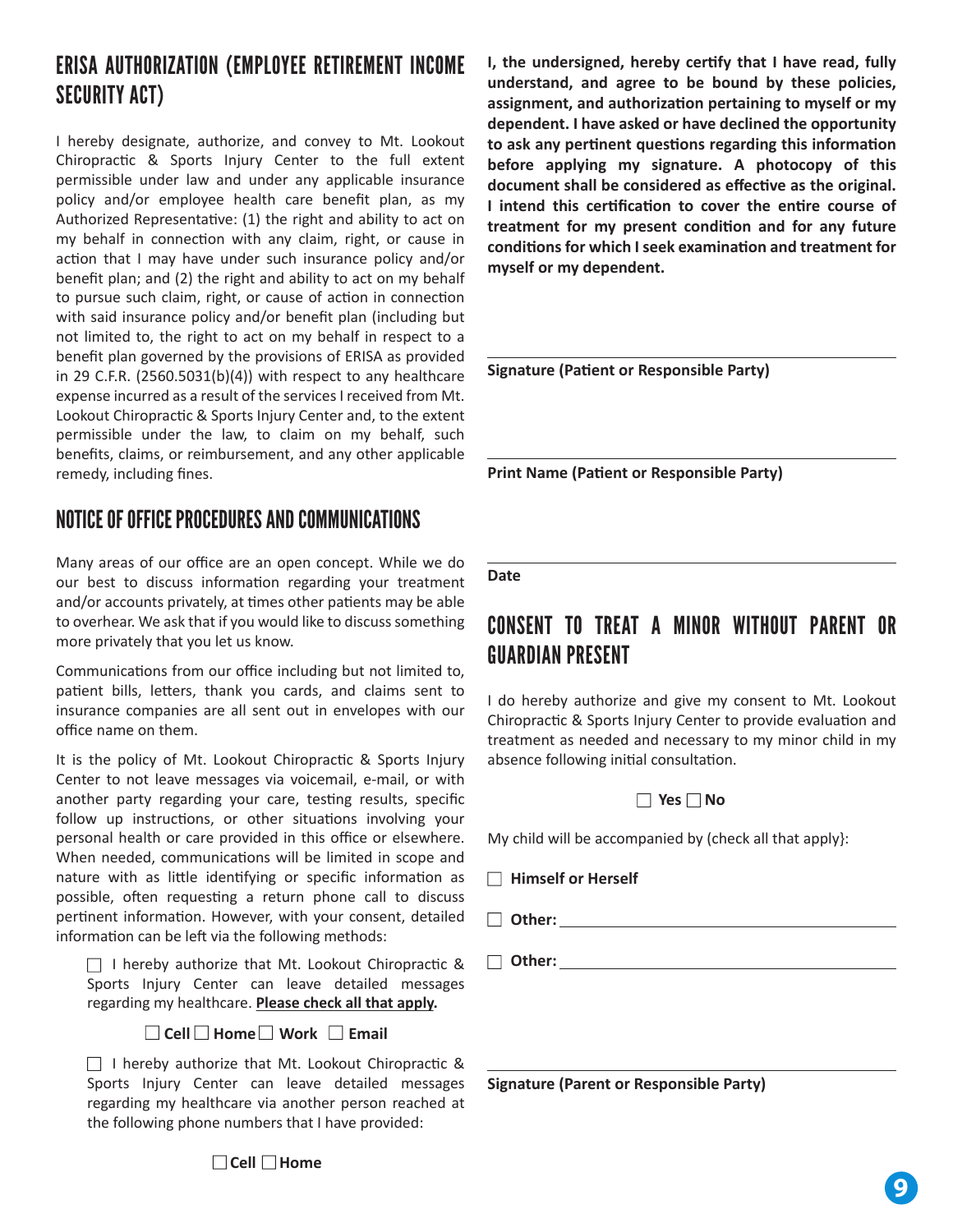

455 DELTA AVE., SUITE 1 CINCINNATI, OH 45226 (513) 321-8484

## SCHEDULE OF TREATMENT FEES

| <b>CPT</b><br>CODE | <b>DESCRIPTION</b>                   | <b>CHARGE</b> | <b>CPT</b><br><b>CODE</b> | <b>DESCRIPTION</b>              | <b>CHARGE</b> |
|--------------------|--------------------------------------|---------------|---------------------------|---------------------------------|---------------|
|                    | <b>NEW PATIENT E&amp;M</b>           |               |                           | <b>MISCELLANEOUS</b>            |               |
| 99201              | PROB. FOC. STRTFWD.                  | 60            | 99080                     | <b>NARRATIVE</b>                | 150           |
| 99202              | EXPANDED STRTFWD.                    | 110           |                           | DEPOSITION 1st HR. DUE PRIOR TO | 400           |
| 99203              | DETAILED LOW COMPLX.                 | 125           |                           | DEPOSITION EA. ADDL. 1/4HOUR    | 100           |
| 99204              | COMPRE. MOD. COMP.                   | 175           |                           |                                 |               |
|                    |                                      |               |                           | <b>PROCEDURE</b>                |               |
|                    | <b>ESTABLISHED PATIENT E &amp; M</b> |               | 98940                     | SPINAL 1-2 REGIONS              | 60            |
| 99211              | LOW COMPLEXITY                       | 45            | 98941                     | SPINAL 34 REGIONS               | 70            |
| 99212              | PROBLEM FOC.STRTFWD                  | 50            | 98943                     | EXTRASPINAL, 1+REGION           | 45            |
| 99213              | EXPANDED LOW COMP.                   | 75            |                           |                                 |               |
| 99214              | DETAILED MOD. COMP.                  | 125           |                           |                                 |               |
| 99215              | <b>COMPREHENSIVE HIGH</b>            | 175           |                           | <b>THERAPY</b>                  |               |
| 99456              | INDEPEND. MEDICAL EX.                | 300           | 97035                     | <b>ULTRASOUND</b>               | 22            |
|                    |                                      |               | 97014                     | UNATTENDED ELEC. STIM           | 23            |
|                    |                                      |               |                           | 97010 HOT OR COLD PACKS         | 17            |
|                    | <b>X-RAY DIAGNOSTIC STUDIES</b>      |               | 97110                     | THERAPEUTICS EXERCISES          | 45            |
| 72040              | <b>CERVICAL 2-3 VIEWS</b>            | 60            | 97112                     | NEUROMUSCULAR RE-ED             | 45            |
| 72050              | <b>CERVICAL COMP. 4 VIEWS</b>        | 100           | 97012                     | TRACTION/MECHANICAL             | 32            |
|                    | 72052 CERVICAL 5-7 VIEWS             | 140           | 97140                     | MANUAL THERAPY TECHNIQ.         | 28            |
| 72070              | <b>THORACIC 2 VIEWS</b>              | 60            | 97530                     | THERAPEUTIC ACTIVITIES          | 45            |
| 72020              | <b>THORACIC SPINE 1 VIEW</b>         | 60            |                           |                                 |               |
| 72100              | LUMBAR LIMITED                       | 80            |                           | <b>ORTHOPEDIC SUPPORTS</b>      |               |
| 72020              | LUMBAR SPINE, 1 VIEW                 | 60            | 99070                     | <b>LUMBAR PILLOW</b>            | 48            |
|                    | 72020 L-5 SPOT VIEW                  | 60            | E0230                     | <b>COLD PACK SMALL</b>          | 12            |
| 72114              | LUMB. COMP. 2/BENDING                | 100           | E0230                     | <b>COLD PACK HALF SIZE</b>      | 22            |
| 72110              | LUMBAR W/OBL. 4 VIEWS                | 80            | E0230                     | <b>COLD PACK FULL SIZE</b>      | 30            |
| 72170              | PEL VIS 1 view (AP)                  | 60            | E0230                     | <b>COLD PACK CERVICAL</b>       | 30            |
| 73030              | <b>SHOULDER 3 VIEWS</b>              | 60            | E0943                     | <b>CERV. SUPPORT PILLOW</b>     | 40            |
| 76140              | <b>WRITTEN X-RAY REPORT</b>          | varies        | L0515                     | LUMBOSACRAL SUPPORT             | 45            |
|                    | <b>EXTREMITY VIEWS</b>               |               | L3332                     | <b>HEEL LIFT</b>                | 5             |
|                    | Elbow                                | 80            | L3700                     | ELBOW WRAP(TENNIS EL.BR.)       | 10            |
|                    | Forearm                              | 80            | L3908                     | <b>WRIST SUPPORT</b>            | 25            |
|                    | Wrist                                | 80            |                           |                                 |               |
|                    | Hip 2 views                          | 100           |                           |                                 |               |
|                    | Hip 1 view                           | 60            |                           |                                 |               |
|                    | Knee                                 | 80            |                           |                                 |               |
|                    | Ankle                                | 80            |                           |                                 |               |
|                    | Foot                                 | 80            |                           |                                 |               |

#### *A photocopy of this document wiLL be treated as an original*

**(SIGNATURE OF PATIENT)**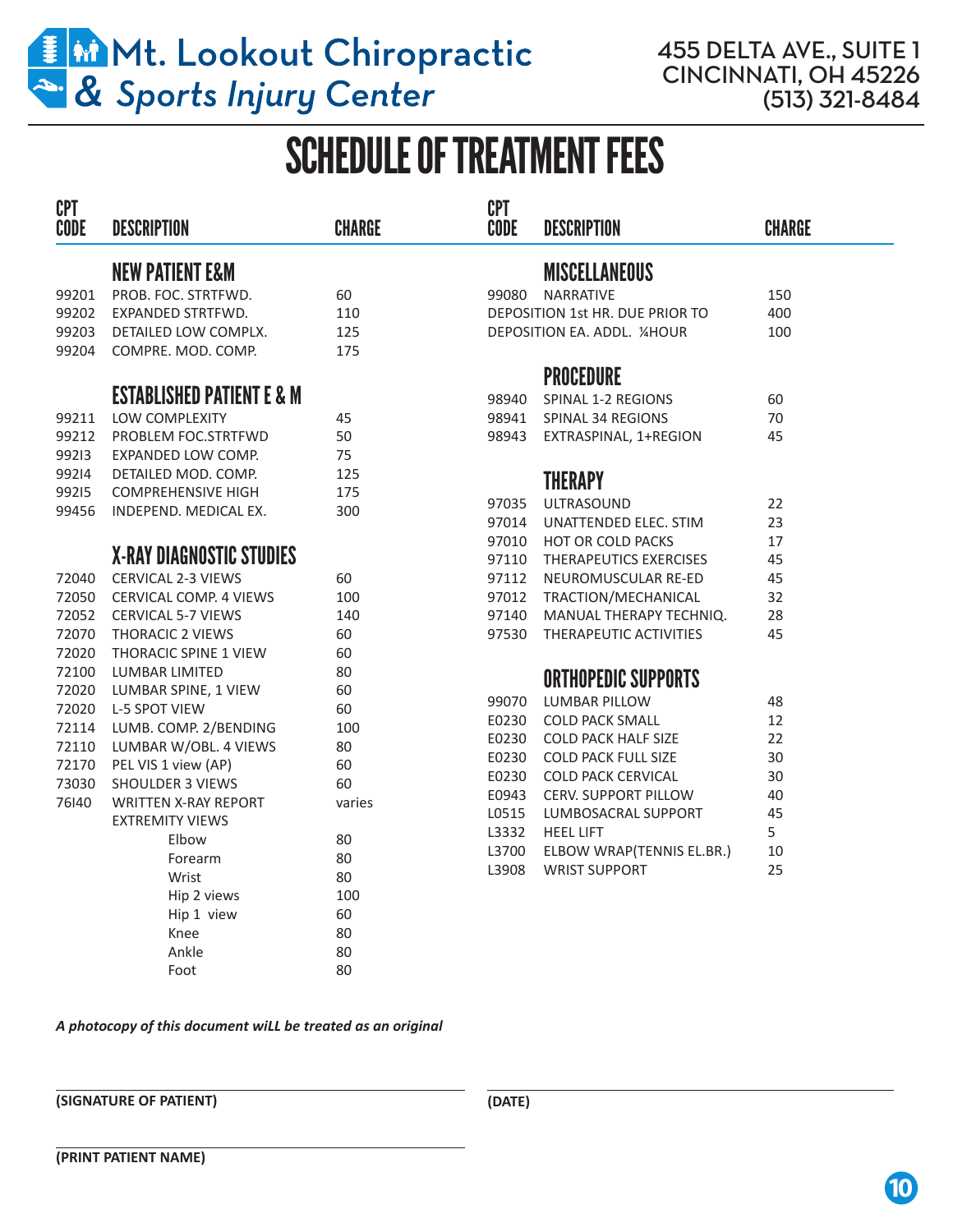# HlPAA Authorization Form

### Authorization for Use or Disclosure of Information

|                                                                                                                                    | hereby authorize Mt. Lookout Chiropractic and Sports                                                                                                                                                                                                                                                                                                                                                                                                                                                                                                          |
|------------------------------------------------------------------------------------------------------------------------------------|---------------------------------------------------------------------------------------------------------------------------------------------------------------------------------------------------------------------------------------------------------------------------------------------------------------------------------------------------------------------------------------------------------------------------------------------------------------------------------------------------------------------------------------------------------------|
| Injury Center to (check those that apply):                                                                                         |                                                                                                                                                                                                                                                                                                                                                                                                                                                                                                                                                               |
| use the following protected health information, and/or                                                                             |                                                                                                                                                                                                                                                                                                                                                                                                                                                                                                                                                               |
| disclose the following protected health information to:                                                                            |                                                                                                                                                                                                                                                                                                                                                                                                                                                                                                                                                               |
|                                                                                                                                    |                                                                                                                                                                                                                                                                                                                                                                                                                                                                                                                                                               |
|                                                                                                                                    | Please list the name of one person or company                                                                                                                                                                                                                                                                                                                                                                                                                                                                                                                 |
| including charges and reports. All establisited medical records and future records as created hv Mt. Lookout Cltiropractic Center. | This protected health information is being used or disclosed for the following purposes: All medical records, financial information                                                                                                                                                                                                                                                                                                                                                                                                                           |
| This authorization shall be in force and effect until: _________________________                                                   |                                                                                                                                                                                                                                                                                                                                                                                                                                                                                                                                                               |
| at which time this authorization to use or disclose this protected health information expires.                                     |                                                                                                                                                                                                                                                                                                                                                                                                                                                                                                                                                               |
| the recipient and may no longer be protected by federal or state law.                                                              | I understand that I have the right to revoke this authorization, in writing, at any time by sending written notification to Tawnya Dupuy<br>at Mt. Lookout Chiropractic and Sports Injury Center, 455 Delta Ave. Cincinnati, Ohio 45226. I understand that a revocation is not<br>effective to the extent that Mt. Lookout Chiropractic and Sports Injury Center has relied on the use or disclosure of the protected<br>health information. I understand that information used or disclosed pursuant to this authorization may be subject to redisclosure by |
| eligibility for benefits (if applicable) on whether I provide authorization for the requested use or disclosure.                   | Mt. Lookout Chiropractic and Sports Iniury Center will not condition my treatment, payment, or enrollment in a health plan or                                                                                                                                                                                                                                                                                                                                                                                                                                 |
| I understand that I have the right to:<br>state law provides greater access rights.)                                               | Inspect or copy the protected health information to be used or disclosed as permitted under federal law (or state law to the extent the                                                                                                                                                                                                                                                                                                                                                                                                                       |
| Refuse to sign this authorization.<br>and Sports Injury Center from a third party.                                                 | The use or disclosure requested under this authorization will result in direct or indirect remuneration to the Mt. Lookout Chiropractic                                                                                                                                                                                                                                                                                                                                                                                                                       |
| Signature of Patient or Personal Representative                                                                                    | Date                                                                                                                                                                                                                                                                                                                                                                                                                                                                                                                                                          |
| Print Name of Patient or Representative                                                                                            | Authority of Representative                                                                                                                                                                                                                                                                                                                                                                                                                                                                                                                                   |